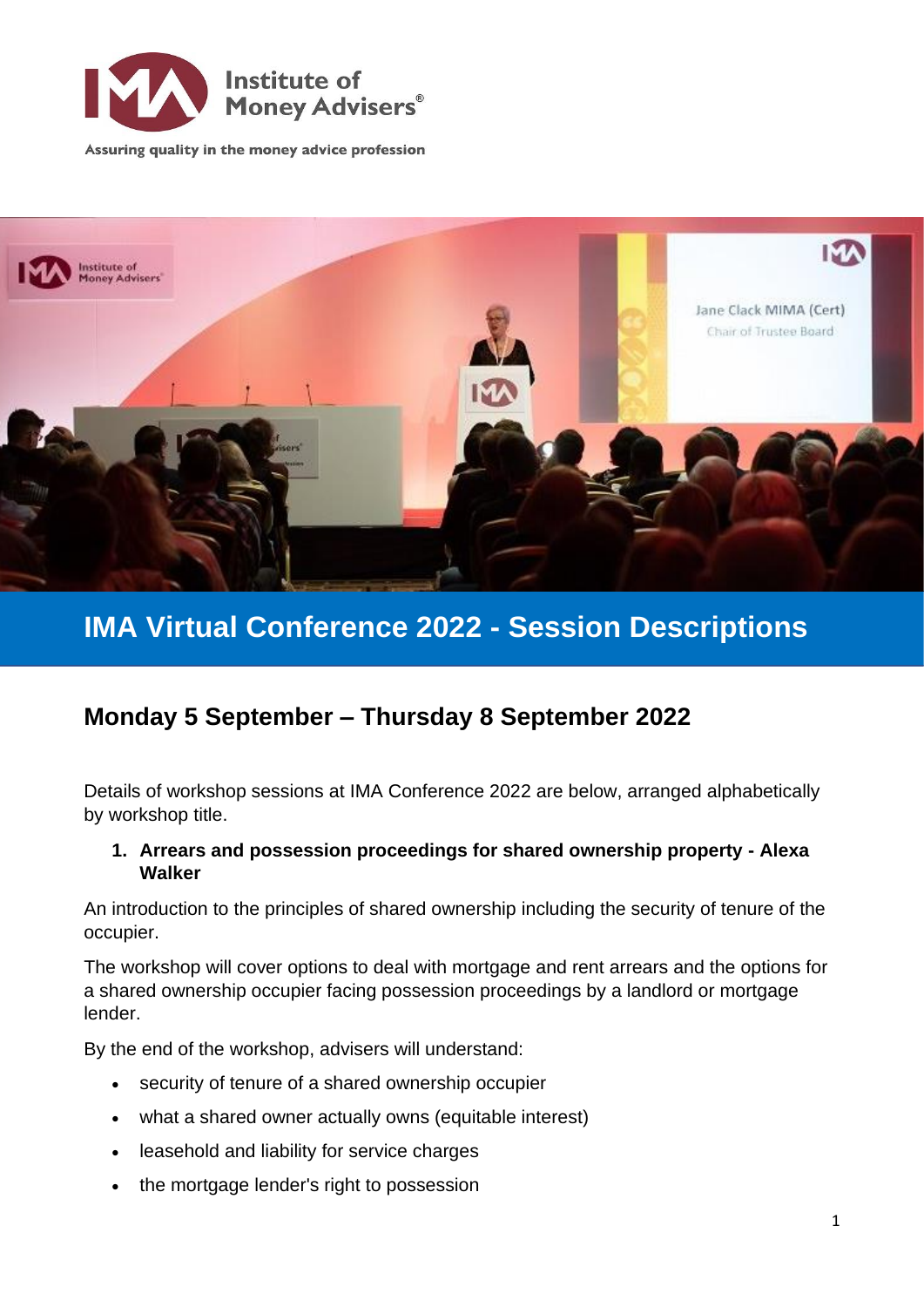- the landlord's grounds for possession for rent arrears
- implications for an occupier arising from *Richardson v Midland Heart*

The workshop will focus on advising clients in arrears. It will not cover eligibility for shared ownership, variation of leases, or rights to increase the owner's share.

#### **2. Benefits Update – Tom Barrett**

This session examines changes that have occurred so far during 2022, in the world of welfare benefits. We will look at, and ongoing legal challenges, Legislative changes, and changes to policy.

This session will help you:

- Understand changes to legislation, caselaw and policy.
- Understand the possible relevance of those changes to you clients.
- Understand how these changes can be used to help you better advise your clients.

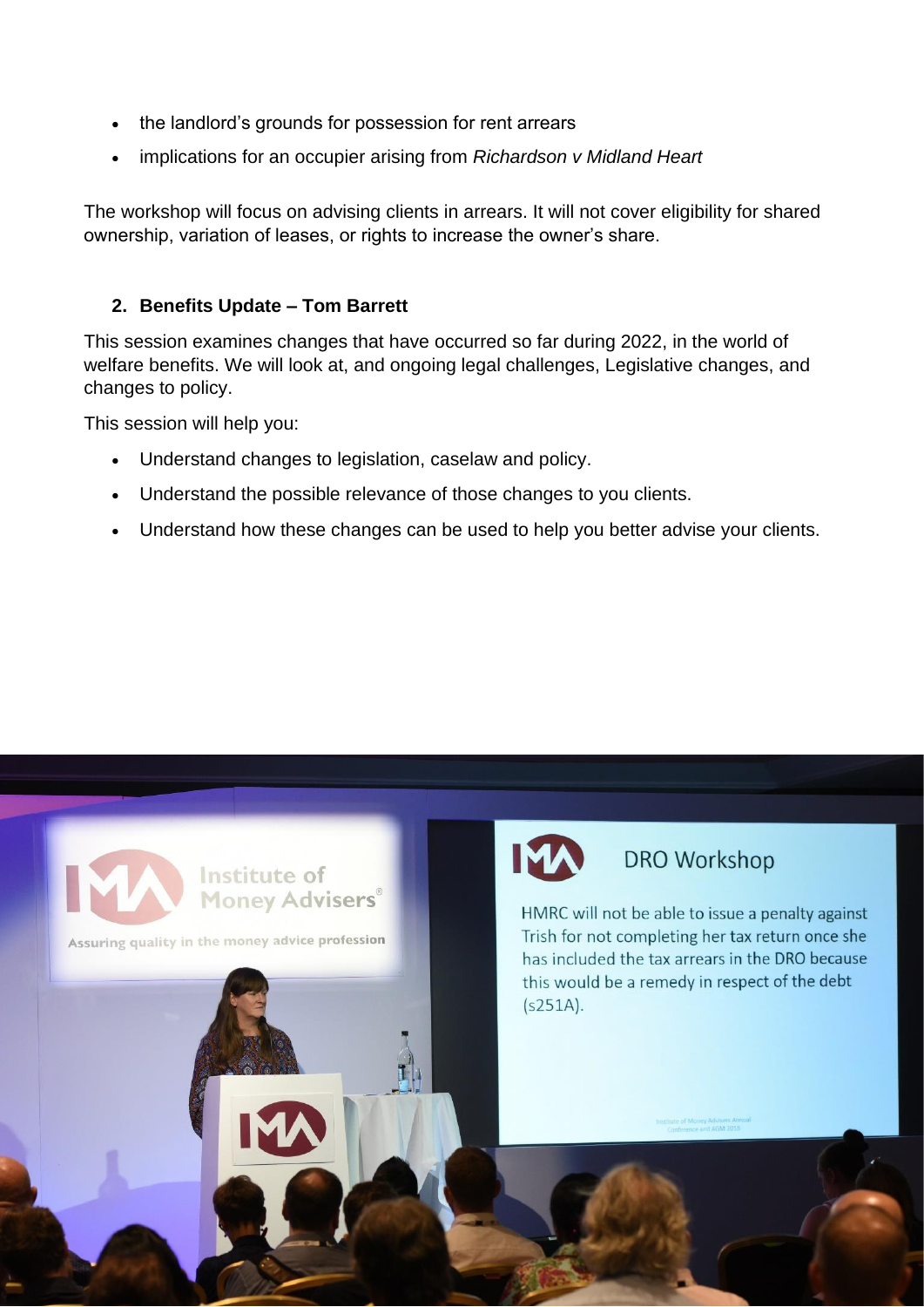# **3. Bipolar & Debt Advice – Bipolar UK and Payplan**

It's no surprise to anyone working in debt advice the proven evidence of the links between Debt and mental health and the impact that this can have on financial and emotional resilience. But what can be done to make a difference and break this never-ending cycle. PayPlan and Bipolar UK launched a partnership at the start of 2022 to try and do exactly that. In this workshop we will explore:

- What is Bipolar and the prevalence
- Looking at the mood scale and understanding indicators of possible behaviours
- Understanding the link between spending and a manic state
- The delay in diagnosis and the financial impact
- Ensuring debt advice is accessible to this niche group
- Sharing a case study and gaining your thoughts and ideas on what adjustments could be made
- Sharing safe pathways and best practice into debt advice
- Recording client data
- Practical support for people in debt and living with Bipolar

#### Presented by:

**Bipolar UK:** Simon Kitchen, CEO and Camilla Leach, Partnership Development Manager

**Payplan**: Emma Gibbons, Vulnerability Lead and Antony Price, Partnership Manager

# **4. Debt Respite Scheme – Threat of eviction – Shelter SDAS**

A look at the Debt Respite Scheme (Breathing Space Moratorium and Mental Health Crisis Moratorium) (England and Wales) Regulations 2020 and how they can help clients faced with the threat of eviction. Covering rent and mortgage possession in addition to charging orders and orders for sale.

The workshop will help you identify situations where a Breathing Space Moratorium or Mental Health Crisis Moratorium could delay eviction.

This workshop will help you:

- To become more familiar with how the Debt Respite Scheme might help avoid eviction at different stages of the rent/mortgage possession process.
- To become more aware of how the Debt Respite Scheme can help clients at risk of eviction due to a charging order/order for sale.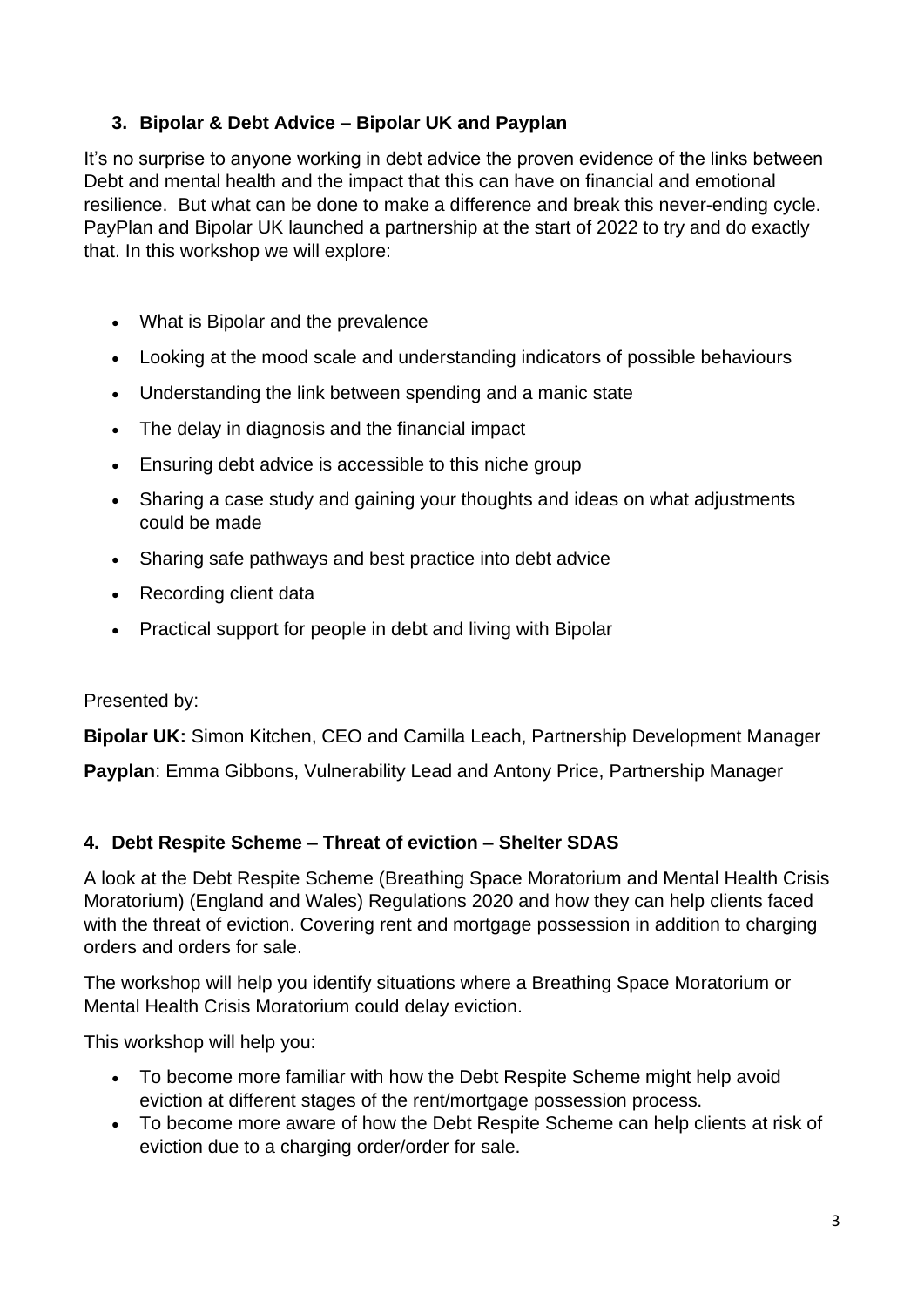- To be able to apply the Debt Respite Scheme regulations and recent case law when looking at how the Debt Respite Scheme can help avoid eviction.
- To be more confident with navigating/ interpreting the Debt Respite Scheme regulations and applying these directly to different scenarios.

# **5. Delivering interactive online training sessions – Anne Wright**

Are you responsible for training other staff or volunteers in your organisation? Has your training delivery moved online? Are you new to online training or want to improve your skills? Do you want to increase learner engagement in your online sessions and create more meaningful and enjoyable learning experiences? Then this session is for you!

This interactive workshop will:

- Explore learning domains and online activities suitable for different types of learning
- Explore a range of simple and widely available tools you can use to help you create more engaging online sessions
- Provide practical advice, tips and tricks to help you manage an online training session effectively and with confidence

By the end of this workshop participants will be able to:

- List three tools or techniques that can be used to increase learner interaction in a session
- Create a collaborative learning activity to be used in an online training session
- Describe three ways to share materials with participants during an online session.
- Manage open and close a breakout session

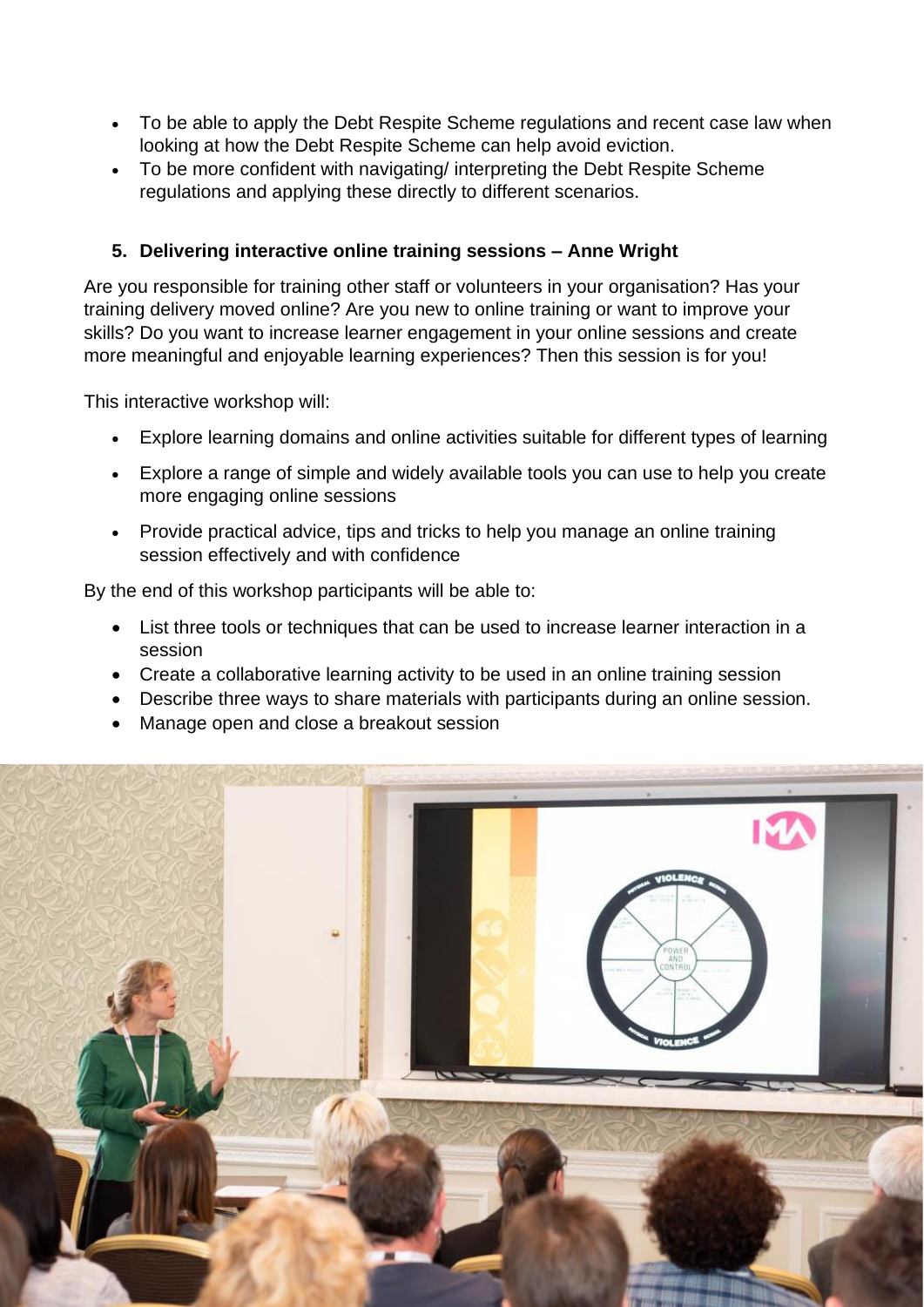# **6. DRO Update – Mark Newbury and Marina Gallagher**

This interactive workshop will bring you up to date with developments in the world of debt relief orders and tackle some tricky areas.

It will include the court case of Thomas Curr v The Insolvency Service, fraudulent benefit overpayments, deficit budgets, sending money abroad and potential violence from creditors.

At the end of the workshop, advisers should be able to:

- explain the latest developments in the world of debt relief orders
- understand why deficit budgets can be used in debt relief order applications and how this may be beneficial to clients
- advise clients in relation to fraudulent benefit overpayments and debt relief orders

#### **7. DVLA penalties – Michael Agboh-Davison, Institute of Money Advisers**

DVLA penalties and fines appear regularly among client's debts, and as the cost of living crisis makes it even harder to afford essential costs, there is a risk these will become more common. This session looks at civil penalties and criminal fines for vehicle tax and insurance offences in England and Wales, including:

- What offences can lead to a penalty?
- What processes do DVLA follow to penalise tax and insurance offences?
- What steps can be taken to avoid penalties?
- How should debt advisers respond to penalties?
- How do DVLA penalties behave in insolvency?

# **8. Empty pockets: talking about budgeting in a cost-of-living crisis – Keely Gabriel, IMA trainer**

In a climate where many of our tried-and-tested budgeting ideas still leave a deficit, this session will consider practical approaches to supporting our clients.

In this session, we will:

- Recognise how the current crisis may impact upon our overall approach to debt advice
- Describe possible barriers to clients dealing with their debts in the current circumstances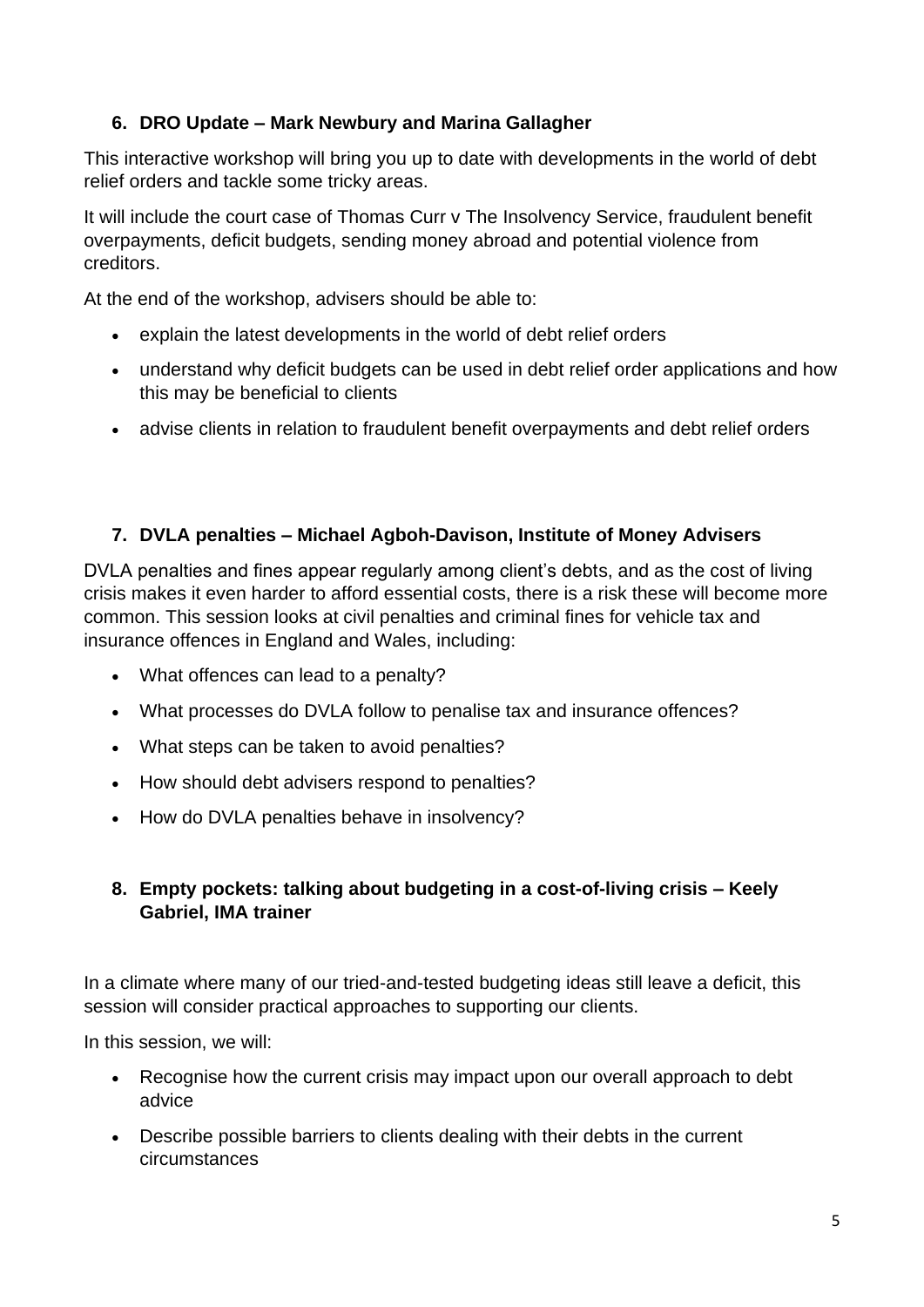- Highlight commonly missed ways of maximising benefit income
- Discuss practical ways clients may be able to reduce their expenditure

# **9. The FCA Consumer Duty – Anne Wright**

As part of its focus on improving consumer protection and following a lengthy consultation process, the Financial Conduct Authority confirmed in December 2021 its intention to introduce a new Consumer Duty in 2022. This workshop will explore the aim of this new legal duty and its implications for regulated firms and debt advisers. By the end of the workshop delegates will be able to:

- Describe the new Consumer Duty
- Explain which regulated firms will be subject to the new duty
- Explain how the new Consumer Duty interacts with existing FCA principles for business and guidance
- List the consumer outcomes the FCA expect firms to deliver under the Consumer Duty
- Explain the steps firms will need to take to achieve these Consumer Outcomes throughout the lifecycle of a service - from service design to client outcome.

#### **10. Mental Health Crisis Breathing Space: What is it? Why is it needed? What does the future hold? - Rethink Mental Illness**

People with mental health problems are four times as likely to be behind on priority bills than people who do not, leaving them at risk of facing debt enforcement action. After years of campaigning, the Mental Health Crisis Breathing Space mechanism was launched on 4<sup>th</sup> May 2021, giving some of the most vulnerable in society respite from their debts whilst recovering from their mental health crisis.

This workshop aims to give delegates:

- An overview of the Mental Health Crisis Breathing Space mechanism
- An introduction to the main stakeholders of the scheme
- A good understanding of the importance of the mechanism, and the links between poor meant health and finances
- A quick overview of the significant court cases that have had an impact on the scheme
- An idea of the challenges of working with legislation that is very much in its infancy